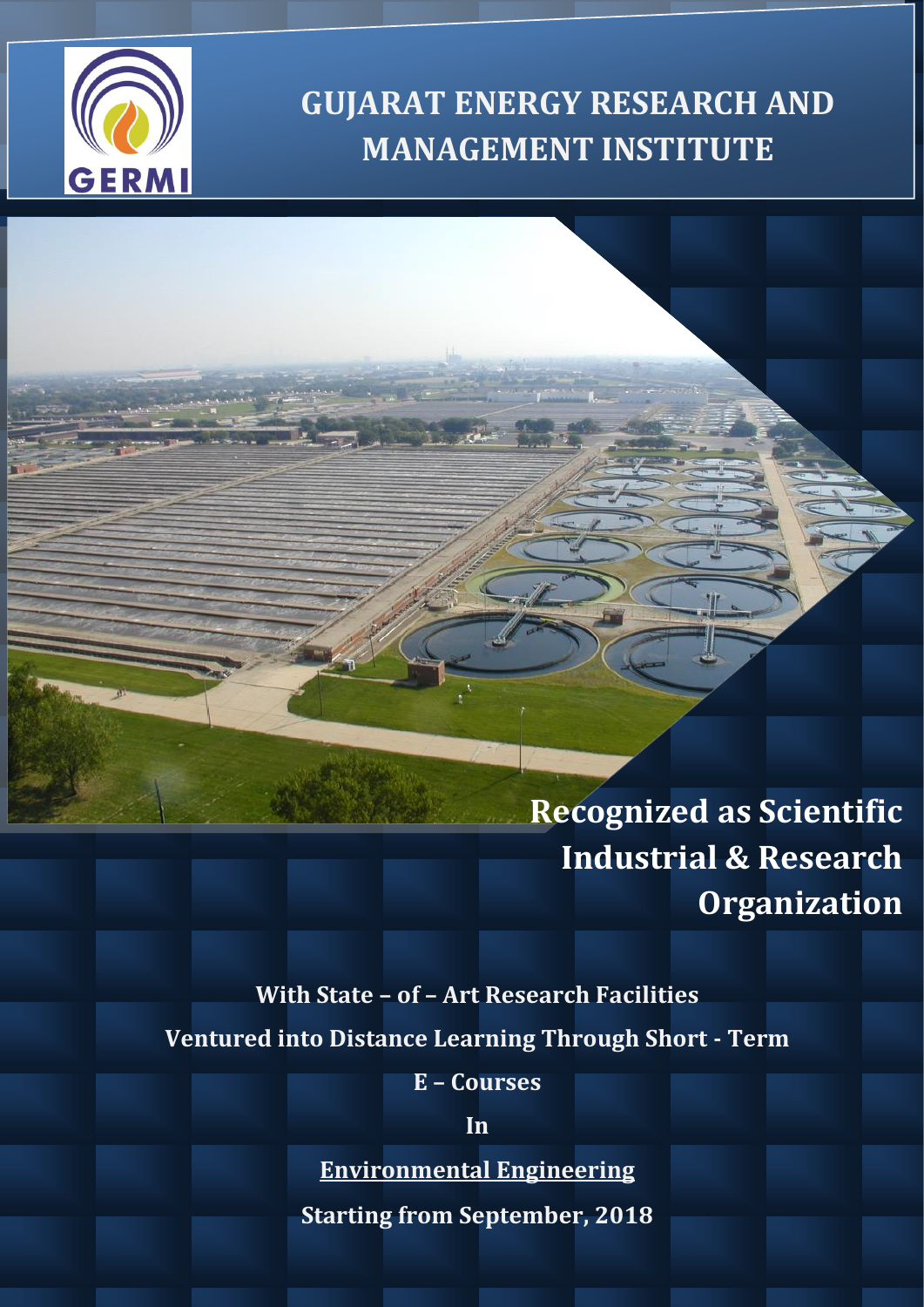# **About the Institute**

**Gujarat Energy Research & Management Institute (GERMI)** is a Centre - of - Excellence in industry learning and has been set up to develop human resource assets to cater to the petroleum and allied energy sectors, improve knowledge base of policy makers and technologies and provide a competitive edge to leaders to compete in the global arena.

Director of the Institute: Dr. Anirbid Sircar

## **The Courses**

Title: Design of Wastewater treatment Units The Course comprises of three modules, each of 6 months duration, **Module I:** Design of Wastewater Treatment Units: Physical & Chemical **Module II:** Design of Wastewater treatment Units: Biological **Module III:** Design of Wastewater Treatment Units: Advanced Treatment Type of Course: Certificate Mode of Delivery: E- Course (Distance Learning)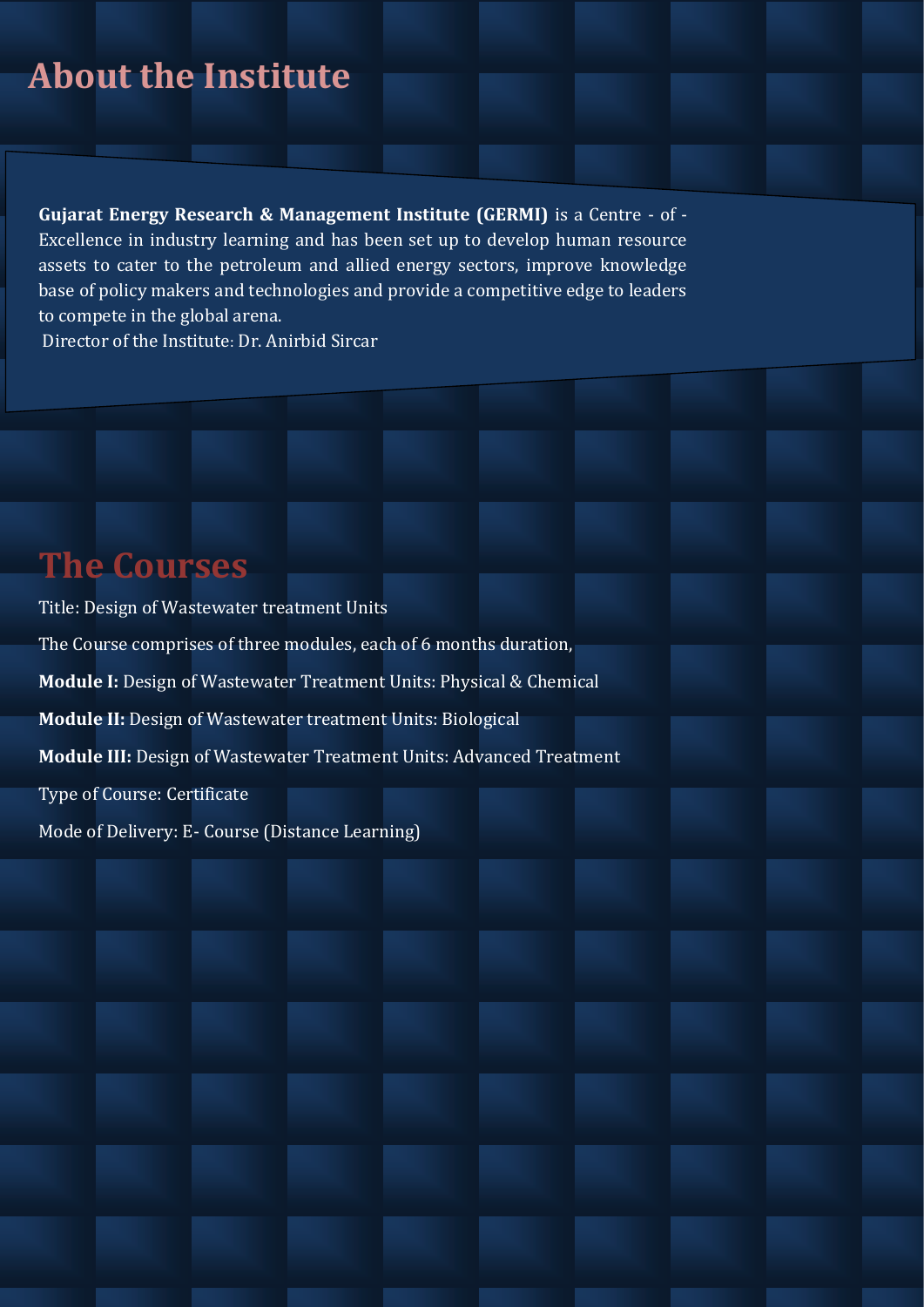### **Courses Offered**

### **Module I: Design of Wastewater Treatment Units: Physical & Chemical**

 $\sim$ 

| Chapter 1 Overview of Wastewater Treatment |  |  |  |  |
|--------------------------------------------|--|--|--|--|
|--------------------------------------------|--|--|--|--|

- Chapter 2 Flow measurement
- Chapter 3 Equalization & Neutralization
- Chapter 4 Screens
- Chapter 5 Grit chamber
- Chapter 6 Oil & Grease removal: Gravity & DAF
- Chapter 7 Rapid Mixer
- Chapter 8 Coagulation
- Chapter 9 Flocculation
- Chapter 10 Sedimentation: Primary Settling Ta
- Chapter 11 Sludge dewatering
- Chapter 12 Disinfection: Chlorine Contact Tank

#### Module II: Design of Wastewater Treatment  $-1$

**Biological** 

Chapter 1 Overview of the Biological Wastey

Treatment

- Chapter 2 Principles and Kinetics of Biological P
- Chapter 3 Activated Sludge Process
- Chapter 4 Membrane Bioreactors
- Chapter 5 Sequencing Batch Reactor
- Chapter 6 Up flow Sludge Blanket Filtration (USBF)
- Chapter 7 Anaerobic Digestion
- Chapter 8 Up flow Anaerobic Sludge Blanket
- Chapter 9 Emerging Suspended-Growth Biological Processes
- Chapter 10 Emerging Attached-Growth Biological Processes

### **Module III: Design Advanced**

- Chapter 1 Overview of the Advanced Wastewater **Treatment**
- Chapter 2 Nutrient Removal Nitrogen & Phosphorus
- Chapter 3 Conventional Filtration
- Chapter 4 Membrane Filtration
- Chapter 5 Adsorption
- Chapter 6 Ion Exchange
- Chapter 7 High Rate Anaerobic Reactor (HRAR)
- Chapter 8 Electro dialysis
- Chapter 9 Sludge Treatment and Disposal

### **Important dates**

- Application Invitation : 1<sup>st</sup> September, 2018
- Last date of application submission : 25<sup>th</sup> September, 2018
- Evaluation & Admission : 28<sup>th</sup> September, 2018
- Course Starts : 1st October, 2018
- Course Completes : 31st March, 2019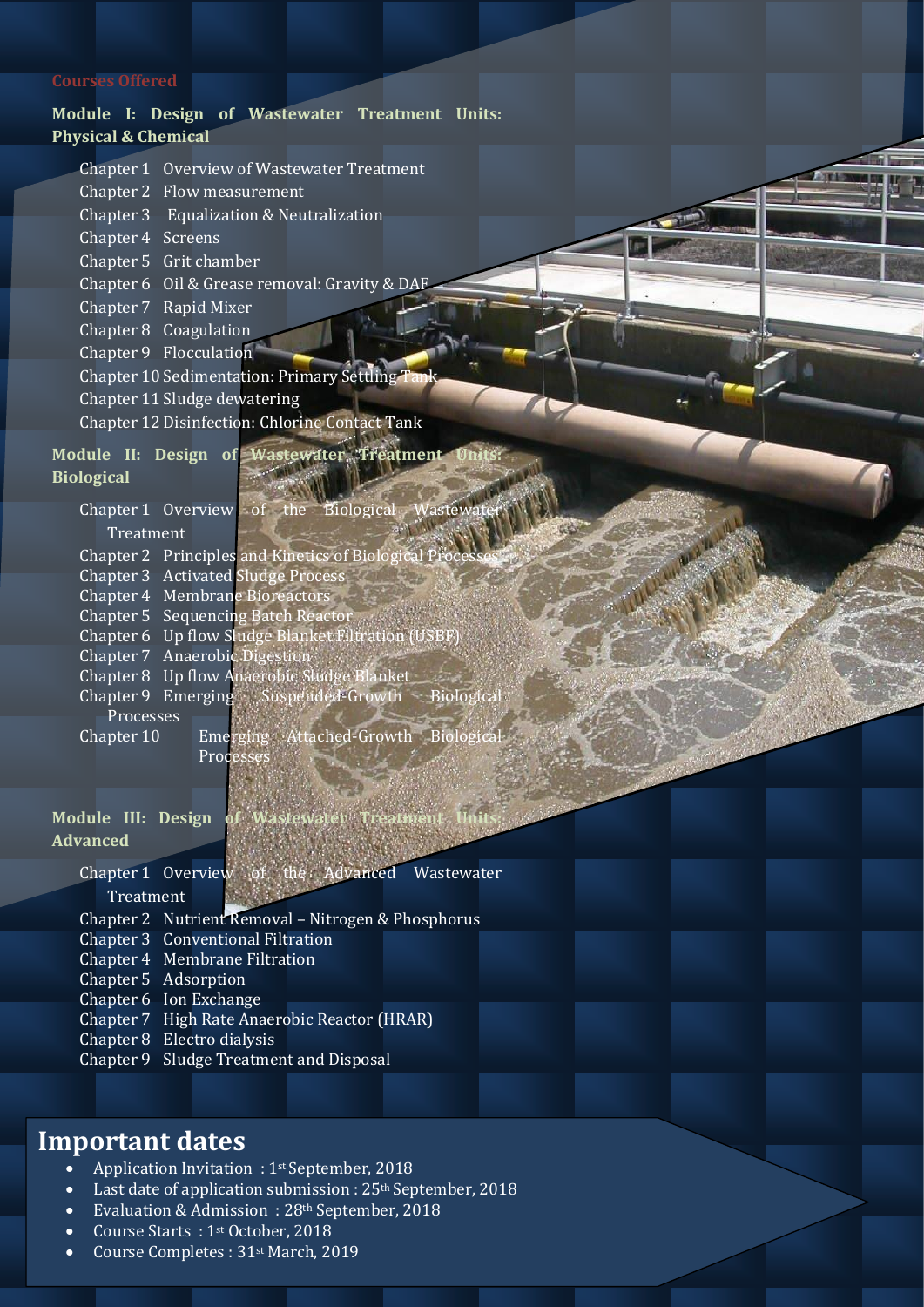The course is designed to satisfy the following objectives:

I. Brief description of the Wastewater Treatment Units with specific reference to

- i. Purpose & Location
- ii. Working Principle
- iii. Different types & configurations with latest developments

II. To provide Step - by - Step design of each unit based on the cited design criteria

III. To develop Engineering drawing of the designed unit for easy understanding.

## **Instructions**

- Participants are expected to take part in all activities that form part of the course.
- Each module is divided into three parts for delivery of the reference material. Each part comprising of five weeks. Every week one chapter will be uploaded for four weeks followed by one assignment.
- The participants can work on individual projects and submit as a term paper or else can opt for Final Assignment which will cover the entire course material.
- Assignments will be based on MCQs and Short descriptive type answers.
- Participants will have to appear in the Final exam which will be conducted as *online on demand* during stipulated time period.
- During course, participants should compulsorily attend to interactive chat sessions.
- A certificate will be given to all successful participants

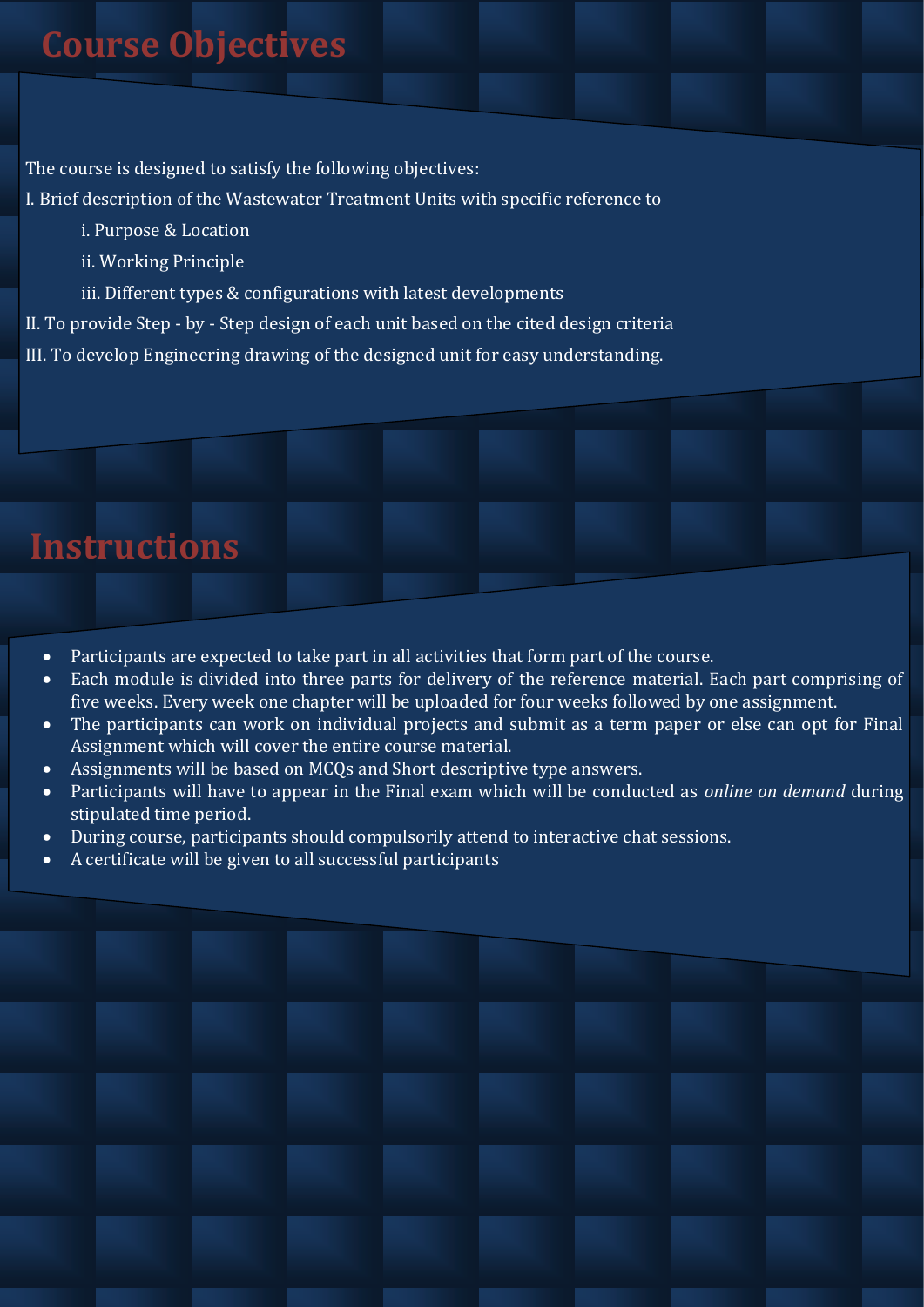## **Contact**

### Course Coordinator: Ms. Monika Panchani

 Environment Engineer Renewable Energy, Environment & Energy Efficiency (RE4) Wing Phone: (O) + 9179 – 23275786; (M) +91 - 9712964420 Mail:<monika.p@germi.res.in>

# **Mr. Shaunak Mehta**

Jr. Project Fellow

Mobile: +91 98258 67268 Phone (O): +9179 – 2327 5786

**Email:** 

# **Entry Requirements**

- Environmental Students (Diploma/UG/PG)
- Fresh Environmental Diploma / B.E. /M.E. in Environmental Engineering / Management
- Non Environmental Students (Diploma / UG / PG) with Environmental Engineering as elective
- In service Environmental Professionals
- In service Non-Environmental Professionals (Diploma / B.E. / M.E. / B.Sc. / M.Sc. or equivalent with 1 year of work experience in Environmental Field)